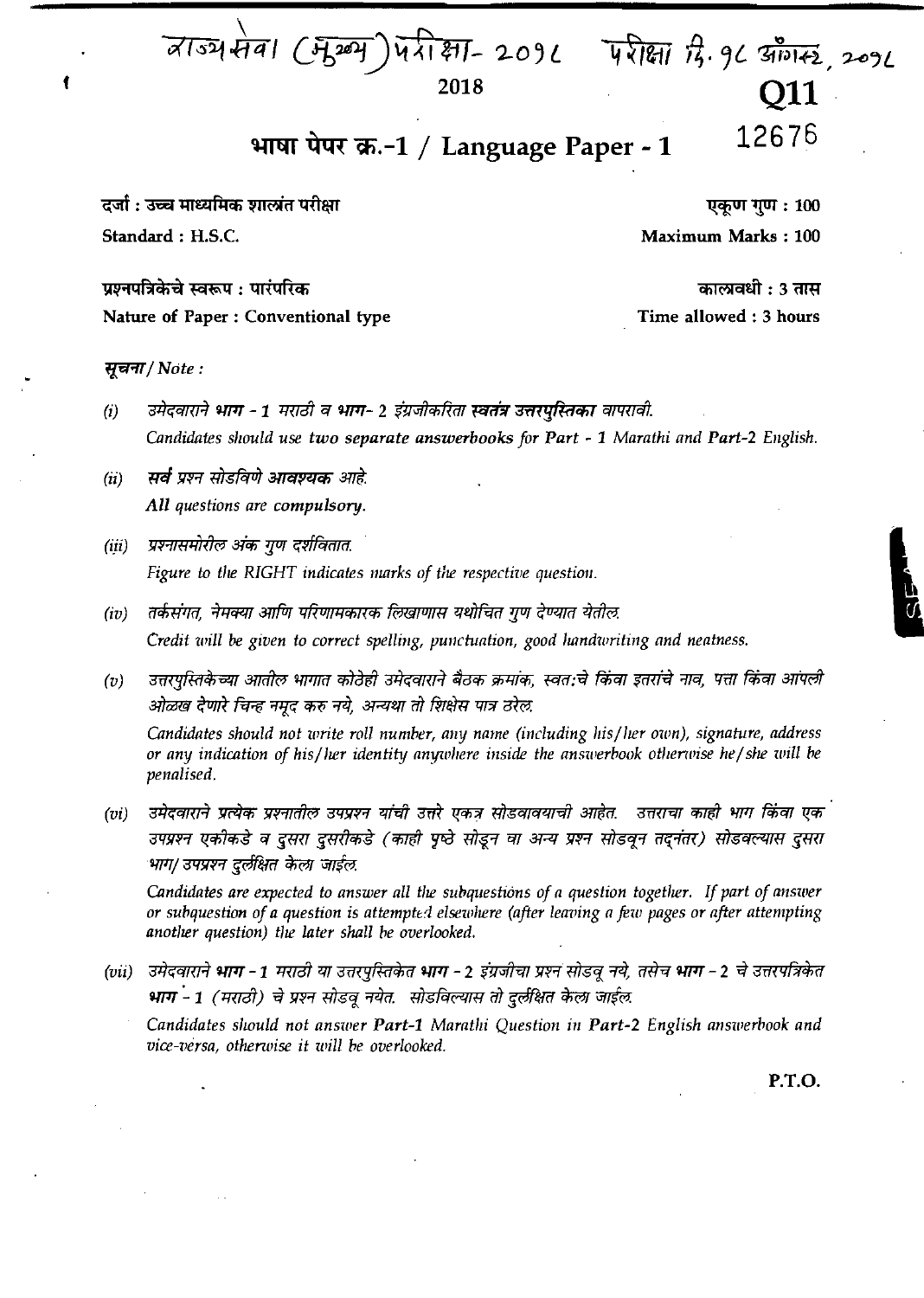$\overline{2}$ 

# भाग-1 मराठी (अनिवार्य)

- 1. **एका विषयावर 400 शब्दांचा निबंध लिहा.** 
	- (a) मी तुमचा महाराष्ट्र बोलतोय.

### किंवा

(b) मराठी भाषेची : कथा आणि व्यथा.

खालील इंग्रजी उताऱ्याचे मराठीत भाषांतर करा.  $2.$ 

> I started my work at NASA at the Langley Research Centre (LRC) in Hampton, Virginia. This is primarily an R & D centre for advanced aerospace technology. One of my most vivid memories of LRC is of apiece of sculpture depicting a charioteer driving two horses, one representine scientific research **and** the other Lechnological development, metaphorically encapsulating the interconnection betwccn research and deveIopment.

> From LRC I went to the Goddard Space Flight Centre (GSFC) at Greenbelt, Maryland. This Centre develops and manages most of NASA's earth-orbiting science and applications satellites. It operates NASA's tracking networks for all space missions. Towards the end of my visit, I went to the Wallops Flight Facility at Wallops Island in East Coast, Virginia. This place was the base for NASA's sounding rocket programme. Here, I **saw** a painting prominently displayed in the reception lobby. It depicted a battle scene with a fcw rockets flying in the background. A painting with this theme should be the most commonplacc thing **ai** a Flight Facility, but the painting caught my eye because the soldiers on the side launching thc rockets were not white, but dark-skinned, with the racial features of people found in South Asia. One day, my curiosity got the better of me, drawing me towards the painting. It turned out to be Tipu Sultan's army fighting the British. The painting depicted a fact forgotten in Tipu's own country but commemorated here on the other side of the planet. I was happy to see an Indian glorified by NASA as a hero of warfare rocketry.

Q11

25

50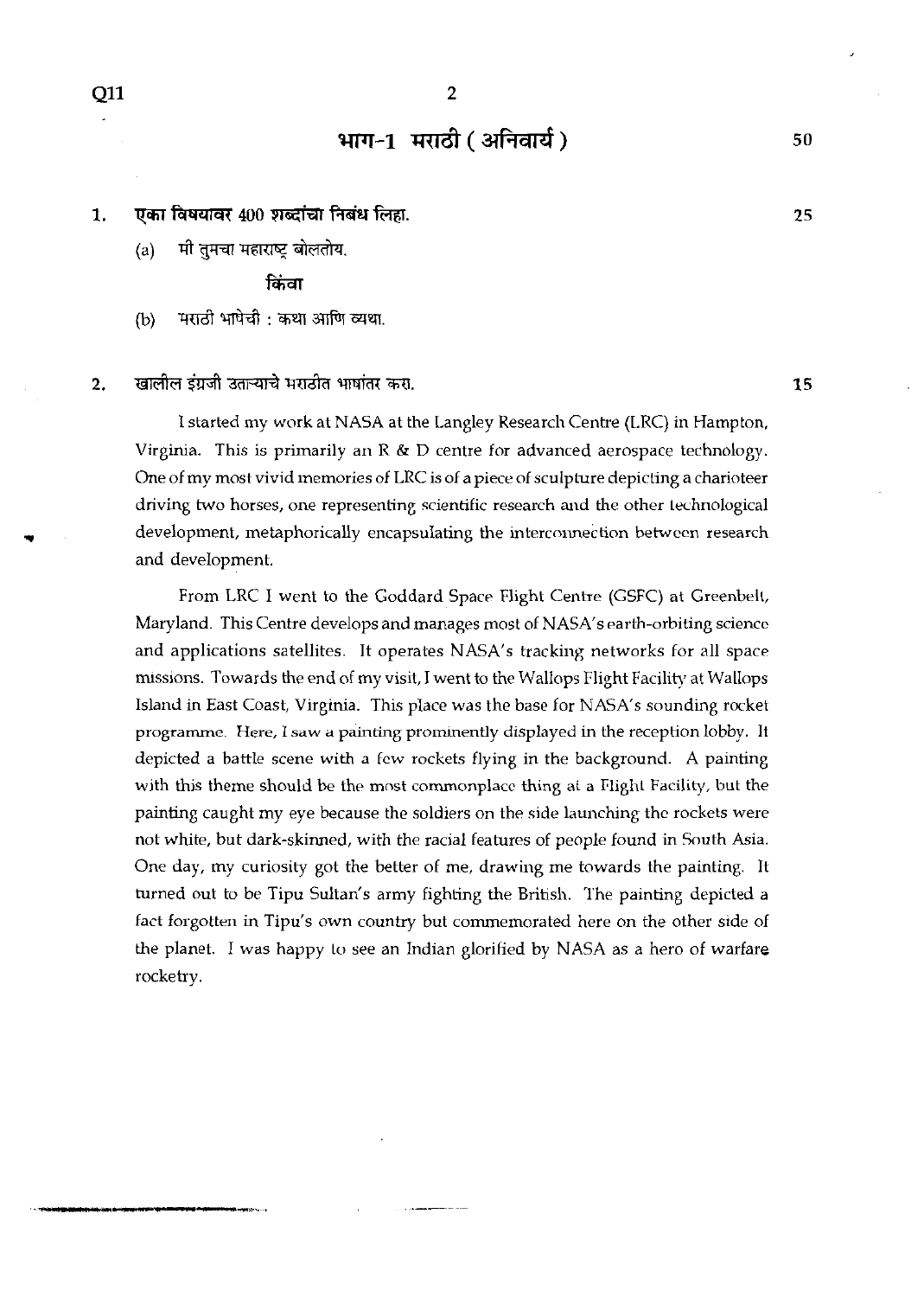खालील उताऱ्याचे 1/3 शब्दात सारांशलेखन करून उताऱ्यास योग्य शीर्षक द्या. 3.

अस्पृश्यता-निवारणासाठी मी लोकांपुढें त्या विषयाचें प्रतिपादन करूं लागलों, तेव्हां कांही कांही चांगले शहाणे लोक मला म्हणत, कीं तुम्ही हें नसतें खेंकटें कशाला उत्पन्न करतां ? ते लोक जर आपण होऊन तक्रार करीत नाहींत, तर त्यांच्या मनांत तुम्ही हें विनाकारण कां भरवून देतां ? या शहाण्या लोकांना जगांत काय चालूं झालें होतें, याची ओळख नव्हती; आणि यांना मराठी वाङ्मयाचेंहि ज्ञान नव्हतें, इतकाच त्यांच्या या धिक्कारयुक्त प्रश्नांचा अर्थ होतो. अस्पृश्य समाजाच्या मनांत आपल्याला होत असलेल्या अन्यायाची जळफळ उत्पन्न झालेली होती; व ही जळफळ ते बोलूनहि दाखवूं लागले होते. परंतु हे पृच्छा करणारे लोक अस्पृश्य समाजापासून इतके दूर होते, कीं त्यांचें तें आक्रंदन यांच्या कार्ती पडूं लागलें नव्हतें. तेव्हांपासून आतांपर्यंत इतकों वर्षें लोटलों आहेत; व आतां अस्पृश्यांचे पुढारी एवढ्या गर्जना करून बोलत आहेत, कों 'ते स्वत: कोठें तक्रार करीत आहेत ?' असें म्हणणें आतां कोणालाच शक्य नाहीं. तेव्हां अस्पृश्य लोक आपल्या दु:स्थितीसंबंधानें कांहींच तक्रार करीत नाहींत असें ज्यांना वाटत होतें, त्यांना सहासात शतकांपूर्वींचे याच लोकांचे पूर्वज आपल्या दुःस्थितीचें गाऱ्हाणें प्रगटपणें करीत होते, हें सांगितलें असतें, तर त्यांना तें खरें सुद्धां वाटलें नसतें. परंतु वास्तविक गोष्ट अशी आहे, को इतक्या पूर्वीच्या काळीं सुद्धां अस्पृश्यांच्या पुढाऱ्यांनी आपल्या दु:स्थितीचें गाऱ्हाणें प्रत्यक्ष गाइलेलेंच होतें. प्रस्तुतच्या काळीं हें गाऱ्हाणें ते कोणापुढे गातात, आणि कोणत्या पद्धतीनें गातात, आणि इतक्या जुन्या काळीं हेंच गाऱ्हाणें ते कोणापुढे आणि कोणत्या पद्धतीनें गात असत, यांत मात्र बराच फरक आहे.

 $\mathcal{L}$ 

P.T.O.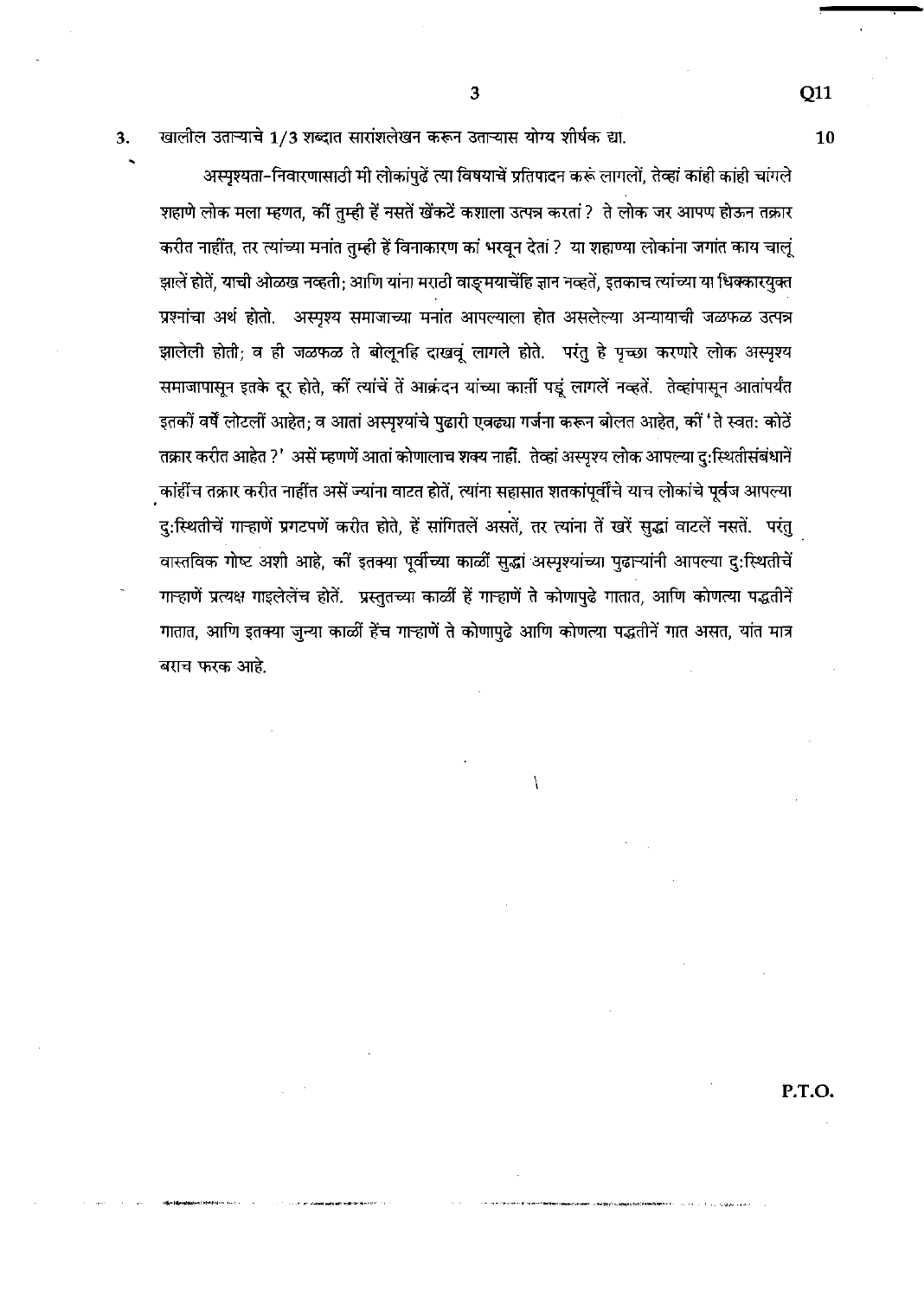**O11** 

# **Part-2 English (Compulsory)**

50

25

15

- **1. Write an essay on one topic of about 400 words.** 
	- **(a) An Ideal Teacher.**
	- **(b) Corruption the Biggest Challenge for India.**

**2. Translation of a Marathi passage into English.** 

चित्रपटांचा प्रसार दिवसेंनुदिवस वाढत चालला आहे. दूरदर्शनवर तर बरेचदा चित्रपटांचेच कार्यक्रम असतात. लोक-त्यातही विद्यार्थी, तरुण - हे आपला अभ्यास, आपली कामे बाजूला ठेवून, देहभान विसरून चित्रपट पाहत बसतात आणि आपल्या आयुष्याचे खूप नुकसान करून घेतात.

समारे 90 वर्षापूर्वी चित्रपटाला जन्माला घालणारे दादासाहेब फाळके यांच्या मनात 'मनोरंजन' हा चित्रपटाचा एक उद्देश होताच, पण चित्रपटातून समाजप्रबोधन व्हावे, हा ही त्या चित्रपट जन्मदात्याचा उद्देश होता. त्यामळे चित्रपटाच्या प्रारंभीच्या काळात पौराणिक व ऐतिहासिक विषयांवरच जास्त चित्रपट निघाले; पण आजचे चित्रपट खरोखरच मनोरंजना बरोबर समाजपूबोधन करतात का ? आजच्या चित्रपटांचा समाजावर खरोखरच काही परिणाम होत आहे का ?

आज हे सारे प्रश्न खरोखरच चिंतनीय झाले आहेत. या चित्रपटांचा विद्यार्थी वर्गावर अनेकदा वाईट परिणाम झाल्याची उदाहरणे आहेत. त्यामुळे पालक चिंताग्रस्त झाले आहेतच; समाजधुरीण ही अस्वस्थ झाले आहेत. चित्रपटांतील रंगीबेरंगी जीवन, श्रमाविना मिळणारी श्रीमंती, ऐश्वर्य, उपभोग या सर्व बाबी विद्यार्थ्यांना आकर्षित करतात. चित्रपटांतून दाखवल्या जाणाऱ्या वागण्या-बोलण्याच्या लकबी, पोषाखाची तऱ्हा, एकृणच जगण्याची शैली तरुणवर्गाकडून चटकन उचलली जाते.

चित्रपटांमुळे समाजाचे काही फायदेही होतात. पहिला फायदा म्हणजे समाजाचे मनोरंजन होते. चित्रपटांच्या क्षेत्रात दरवर्षी अक्षरश: अब्जावधी रुपयांची उलाढाल होते. त्यामुळे चित्रपट क्षेत्र व त्याच्या अनुषंगाने इतर क्षेत्रांमध्ये रोजगाराची मोठी संधी उपलब्ध होते. चित्रपट हा समाजाचा आरसा आहे. समाजजीवनाच्या अंतरंगाचे दर्शन चित्रपटाद्वारे घडते. या दर्शनाने समाजाच्या विचारशक्तीला परिपक्वता येते. समाज अधिक प्रगल्भ बन् शकतो. एका प्रकारे समाजाला घडवण्याचेच कार्य चित्रपट करतो. चित्रपट हे समाज प्रबोधनाचे फार प्रभावी साधन आहे.

भारतीय चित्रपट जबरदस्त ताकदीने व नव्या उमेदीने समाजाला योग्य दिशेने नेतील अशी आशा वाटते.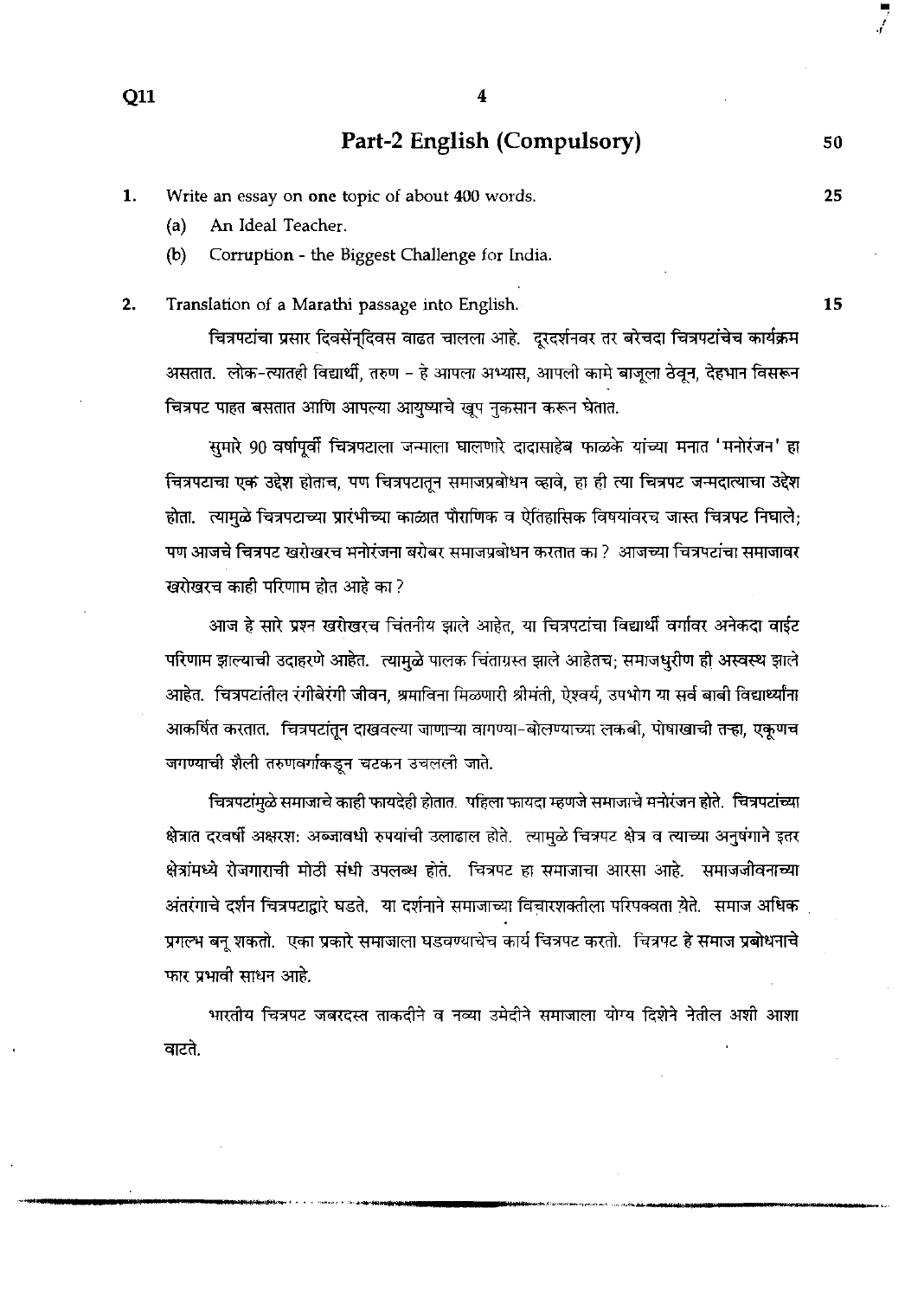**3.** Precis of the passage in about **1/3** of its original length with a suitable title. **10** 

Real history should deal, not with a few individuals here and there, but with the people who make up a nation, who work and by their labour produce the necessaries and luxuries of life, and who in a thousand dilferent ways act and react on each other. Such a history of a man would really be a fascinating story. It would be the story of man's struggle through the ages against Nature and the elements, against wild beasts and the Jungle and, last and most difficult of all, against some of his own kind who have tried to keep him down and to exploit him lor their own benefit. It is the story of man's struggle for a living. And because, in order to live certain things like - food and shelter and clothing in cold climates, are necessary, those who have controlled these necessities have lorded it over man. The rulers and the bosses have had authority because they owned or controlled some essentials of livelihood, and their control gave them the power to starve people into submission. And so we see the strange sight of large masses being exploited by the comparatively few; of some who earn without working at all, and of vast numbers who work but earn very little.

 $-0$  O  $0$  -

the company of the above and the state